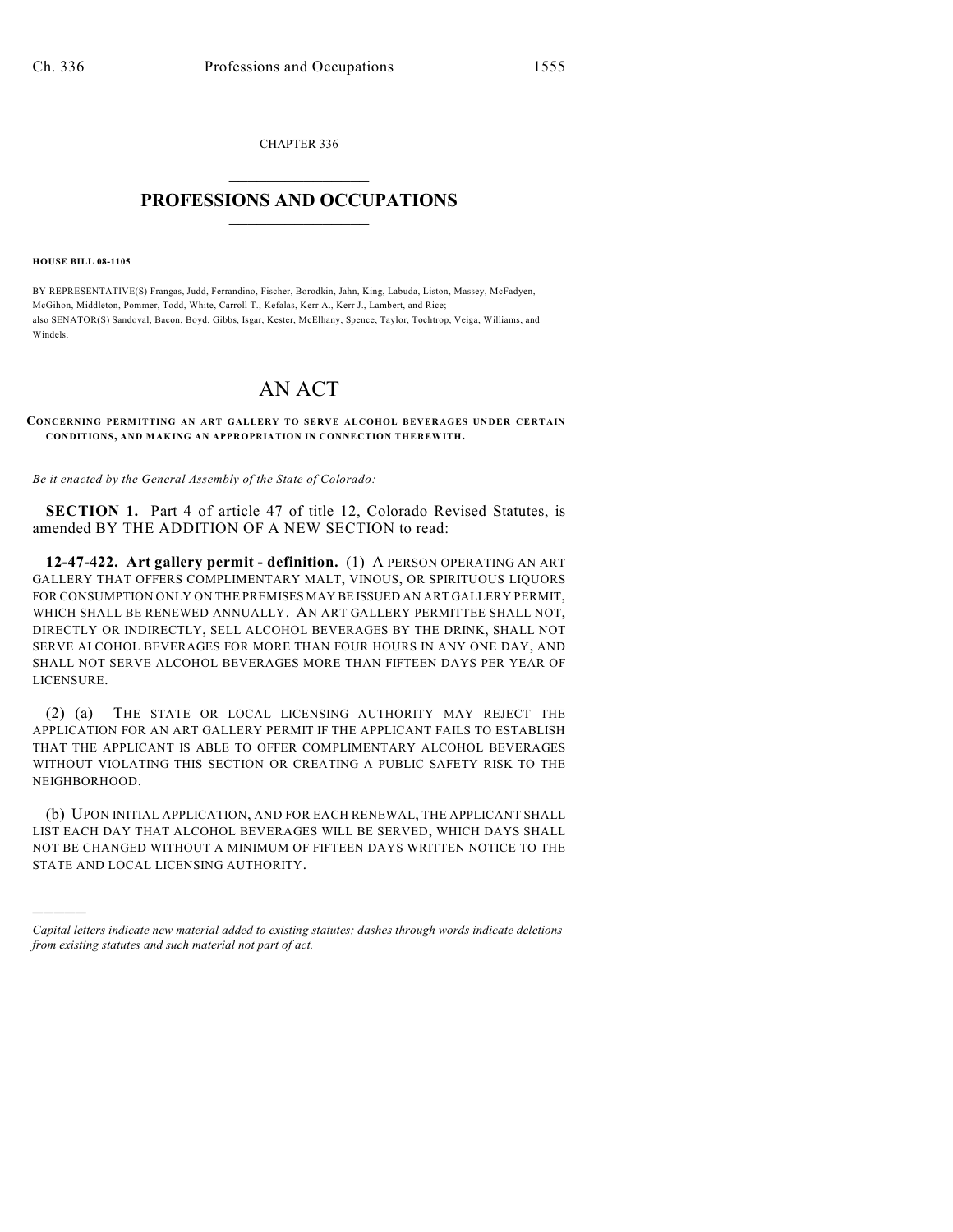(3) AN ART GALLERY SHALL NOT BE DENIED AN ART GALLERY PERMIT BASED SOLELY ON THE ART GALLERY'S PROXIMITY TO ANY PUBLIC OR PRIVATE SCHOOL OR THE PRINCIPAL CAMPUS OF A COLLEGE, UNIVERSITY, OR SEMINARY.

(4) AN ART GALLERY SHALL NOT CHARGE AN ENTRANCE FEE OR A COVER CHARGE IN CONNECTION WITH OFFERING COMPLIMENTARY MALT, VINOUS, OR SPIRITUOUS LIQUORS FOR CONSUMPTION ONLY ON THE PREMISES.

(5) AN ART GALLERY PERMIT MAY BE SUSPENDED OR REVOKED IN ACCORDANCE WITH SECTION 12-47-601 IF THE PERMITTEE VIOLATES ANY PROVISION OF THIS ARTICLE OR ANY RULE ADOPTED PURSUANT TO THIS ARTICLE OR FAILS TO TRUTHFULLY FURNISH ANY REQUIRED INFORMATION IN CONNECTION WITH A PERMIT APPLICATION.

(6) IT IS UNLAWFUL FOR ANY OWNER, PART OWNER, SHAREHOLDER, OR PERSON INTERESTED DIRECTLY OR INDIRECTLY IN AN ART GALLERY PERMIT TO CONDUCT, OWN EITHER IN WHOLE OR IN PART, OR BE DIRECTLY OR INDIRECTLY INTERESTED IN ANY OTHER BUSINESS LICENSED PURSUANT TO THIS ARTICLE; EXCEPT THAT A PERSON REGULATED UNDER THIS SECTION MAY HAVE AN INTEREST IN OTHER ART GALLERY PERMITS, IN A LICENSE DESCRIBED IN SECTION  $12-47-401$  (1) (i) TO (1) (t), OR IN A FINANCIAL INSTITUTION REFERRED TO IN SECTION 12-47-308 (4).

(7) AS USED IN THIS SECTION, "ART GALLERY" MEANS AN ESTABLISHMENT WHOSE PRIMARY PURPOSE IS TO EXHIBIT AND OFFER FOR SALE WORKS OF FINE ART AS DEFINED IN SECTION 6-15-101, C.R.S., OR PRECIOUS OR SEMIPRECIOUS METALS OR STONES AS DEFINED IN SECTION 18-16-102, C.R.S.

(8) AN ART GALLERY ISSUED A PERMIT SHALL NOT INTENTIONALLY ALLOW MORE THAN TWO HUNDRED FIFTY PEOPLE TO BE ON THE PREMISES AT ONE TIME WHEN ALCOHOL IS BEING SERVED.

(9) NOTHING IN THIS SECTION SHALL BE CONSTRUED TO ABROGATE ANY INSURANCE COVERAGE REQUIRED BY LAW; TO AUTHORIZE A LICENSED ART GALLERY TO VIOLATE SECTION 12-47-901, INCLUDING, WITHOUT LIMITATION, SERVING A VISIBLY INTOXICATED PERSON AND TAKING AN ALCOHOL BEVERAGE OFF THE LICENSED PREMISES; OR TO VIOLATE ANY ZONING OR OCCUPANCY ORDINANCES OR LAWS.

**SECTION 2.** 12-47-501 (1), Colorado Revised Statutes, is amended BY THE ADDITION OF A NEW PARAGRAPH to read:

**12-47-501. State fees.** (1) The following license fees shall be paid to the department of revenue annually in advance:

(r) FOR EACH ART GALLERY PERMIT, FIFTY DOLLARS.

**SECTION 3.** 12-47-505 (1), Colorado Revised Statutes, is amended BY THE ADDITION OF A NEW PARAGRAPH to read:

**12-47-505. Local license fees.** (1) The following license fees shall be paid to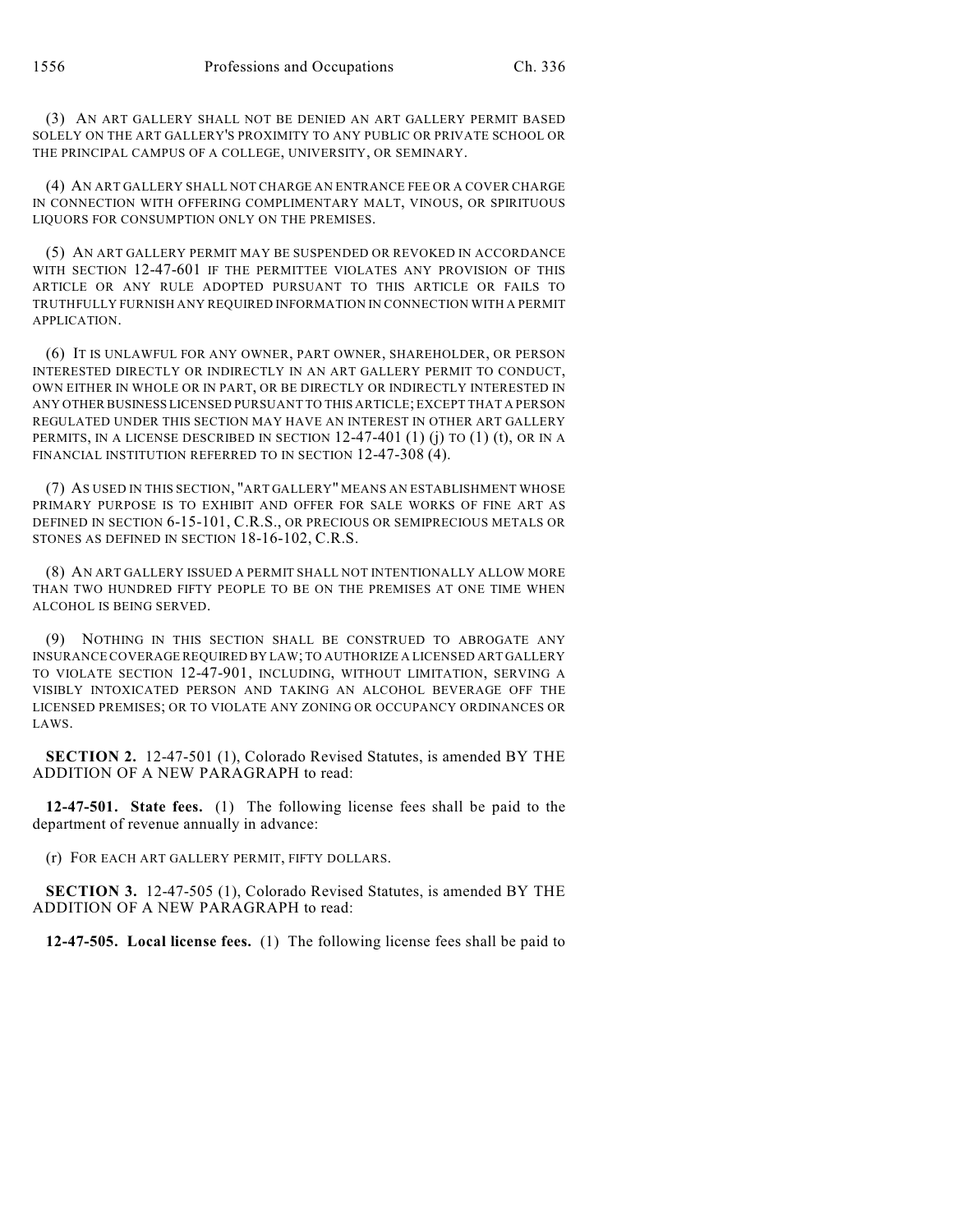the treasurer of the municipality, city and county, or county where the licensed premises is located annually in advance:

(o) FOR EACH ART GALLERY PERMIT, TWENTY-FIVE DOLLARS.

**SECTION 4.** 12-47-505 (4) (a), Colorado Revised Statutes, is amended BY THE ADDITION OF A NEW SUBPARAGRAPH to read:

**12-47-505. Local license fees.** (4) (a) Each application for a license provided for in this article and article 46 of this title filed with a local licensing authority shall be accompanied by an application fee in an amount determined by the local licensing authority to cover actual and necessary expenses, subject to the following limitations:

(IV) FOR A NEW LICENSE OR RENEWAL APPLICATION FOR AN ART GALLERY PERMIT, NOT TO EXCEED ONE HUNDRED DOLLARS.

**SECTION 5.** 12-47-901 (1) (h), Colorado Revised Statutes, is amended BY THE ADDITION OF A NEW SUBPARAGRAPH to read:

**12-47-901. Unlawful acts - exceptions.** (1) Except as provided in section 18-13-122, C.R.S., it is unlawful for any person:

(h) (IV) NOTWITHSTANDING SUBPARAGRAPH (I) OF THIS PARAGRAPH (h), IT SHALL NOT BE UNLAWFUL FOR ADULT PATRONS OF AN ART GALLERY PERMITEE TO CONSUME MALT, VINOUS, OR SPIRITUOUS LIQUOR ON THE PREMISES WHEN THE CONSUMPTION IS CONDUCTED WITHIN THE LIMITATIONS OF A VALID PERMIT GRANTED PURSUANT TO SECTION 12-47-122.

**SECTION 6.** 12-48-103 (2) (a), Colorado Revised Statutes, is amended to read:

**12-48-103. Grounds for issuance of special permits.** (2) (a) A special event permit may be issued under this section notwithstanding the fact that the special event is to be held on premises licensed under the provisions of section 12-47-403, 12-47-403.5, 12-47-416, or 12-47-417, OR 12-47-422. The holder of a special event permit issued pursuant to this subsection (2) shall be responsible for any violation of article 47 of this title.

**SECTION 7. Appropriation.** (1) In addition to any other appropriation, there is hereby appropriated, out of any moneys in the liquor enforcement division and state licensing authority cash fund created in section 24-35-401, Colorado Revised Statutes, not otherwise appropriated, to the department of revenue, for allocation to the liquor enforcement division, personal services for the fiscal year beginning July 1, 2008, the sum of one thousand six hundred sixty dollars (\$1,660) cash funds, or so much thereof as may be necessary, for the implementation of this act.

(2) In addition to any other appropriation, there is hereby appropriated, out of any moneys in the liquor enforcement division and state licensing authority cash fund created in section 24-35-401, Colorado Revised Statutes, not otherwise appropriated, to the department of revenue, for allocation to the liquor enforcement division, operating expenses, for the fiscal year beginning July 1, 2008, the sum of